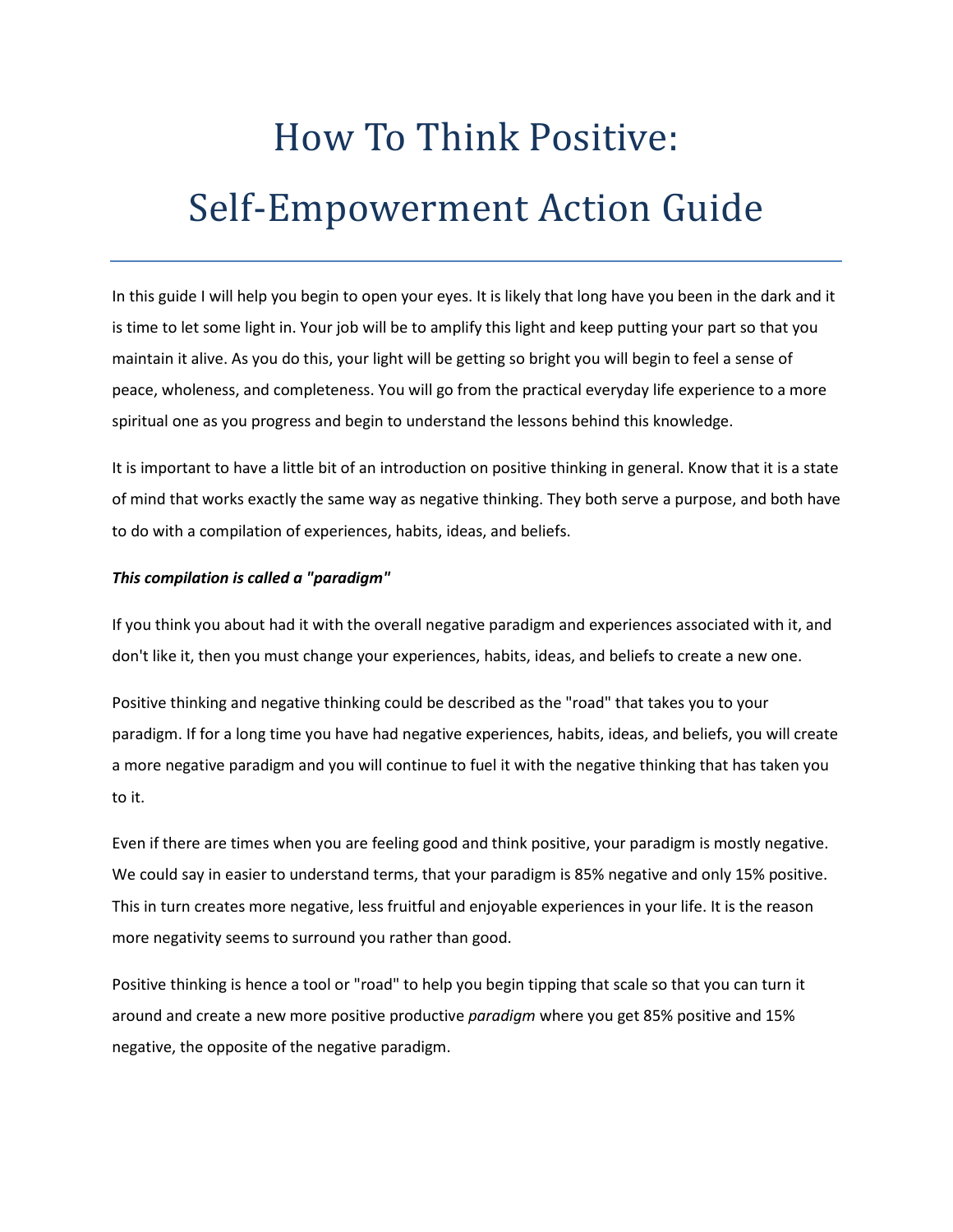One of the reasons we keep getting the same results is because we keep doing and thinking the same things! It is simply crazy to expect things to change when we don't do any changes to our actions and our thinking.

Before we get any further, I want to let you know that I can't change you, I simply cannot do it for you. I can only show you the way. So make sure you go at all the information with an open mind and open heart because whatever your existing beliefs are now, they're obviously not working for you.

Remember that the ultimate change will be a mental one, because after all, it is from the mind that all physicality is created from. This means that what you change inside, in your mind and heart will also change your results on the outside.

The steps I'm about to outline are the steps I developed taking all the knowledge also based on experiences I went through myself, it gives you the road I took along my journey up on to this present day where I have acquired a lot of wisdom that I am happy to make available to you.

It may be a little different for you, but I am certain that every single piece of information on these steps will greatly help you along your way.

*You do not have to follow this specific order, but it is what I strongly suggest because each step builds upon the previous one…*

## **1. Read the "***How To Think Positive: Get Out of The Hole of Negative Thinking***" eBook**

This eBook will be an overview to give you great simple practical ideas and knowledge so that you can start your journey. I will outline parts of my personal story to emphasize the points and ideas I have gained that have helped me along the way.

## **2. Release old attachments by following the best technique I found titled: "***Releasing Old Attachments Technique***"**

I cannot emphasize how important it is to do this, your entire life and belief system today is the result of your past. In this step I will show you how to release negative past attachments from negative